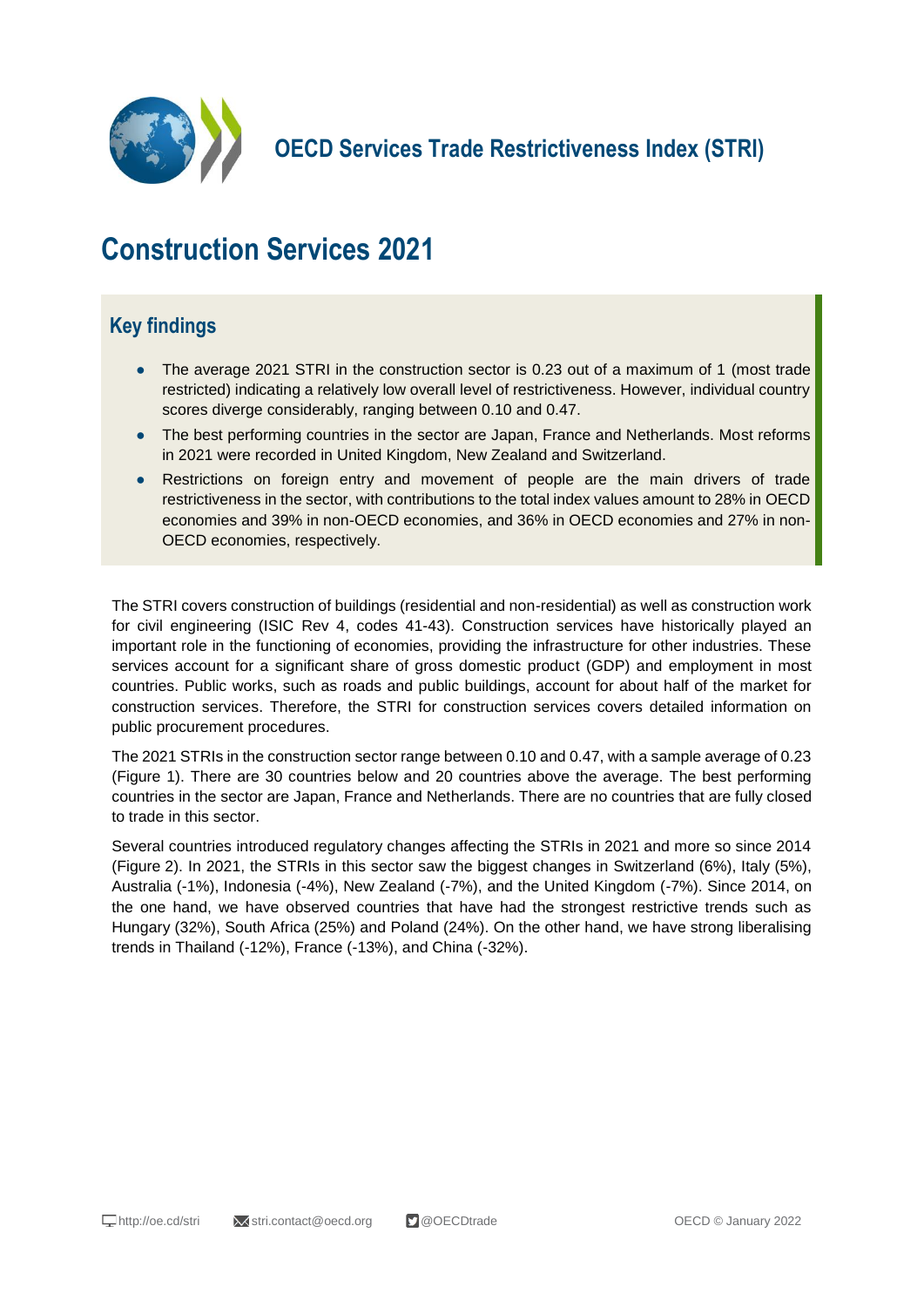

#### **Figure 1. STRI in construction services, 2021**

Note: The STRI indices take values between zero and one, one being the most restrictive. The indices are based on laws and regulations in force on 31 October 2021. The STRI covers construction of buildings (residential and non-residential) as well as construction work for civil engineering (ISIC Rev 4 codes 41-43). The STRI regulatory database covers the 38 OECD countries, Brazil, China, India, Indonesia, Kazakhstan, Malaysia, Peru, Russian Federation, Singapore, South Africa, Thailand, and Viet Nam.

The statistical data for Israel are supplied by and under the responsibility of the relevant Israeli authorities. The use of such data by the OECD is without prejudice to the status of the Golan Heights, East Jerusalem and Israeli settlements in the West Bank under the terms of international law.

Source: OECD STRI database (2021).



### **Figure 2. Change since 2014 and change in the last year, by country**

Note: Selection criteria for Panel A was based on largest absolute changes since 2020. Panel B selection is the three largest increases, and the three largest decreases in the STRI since 2014. Source: OECD STRI database (2021).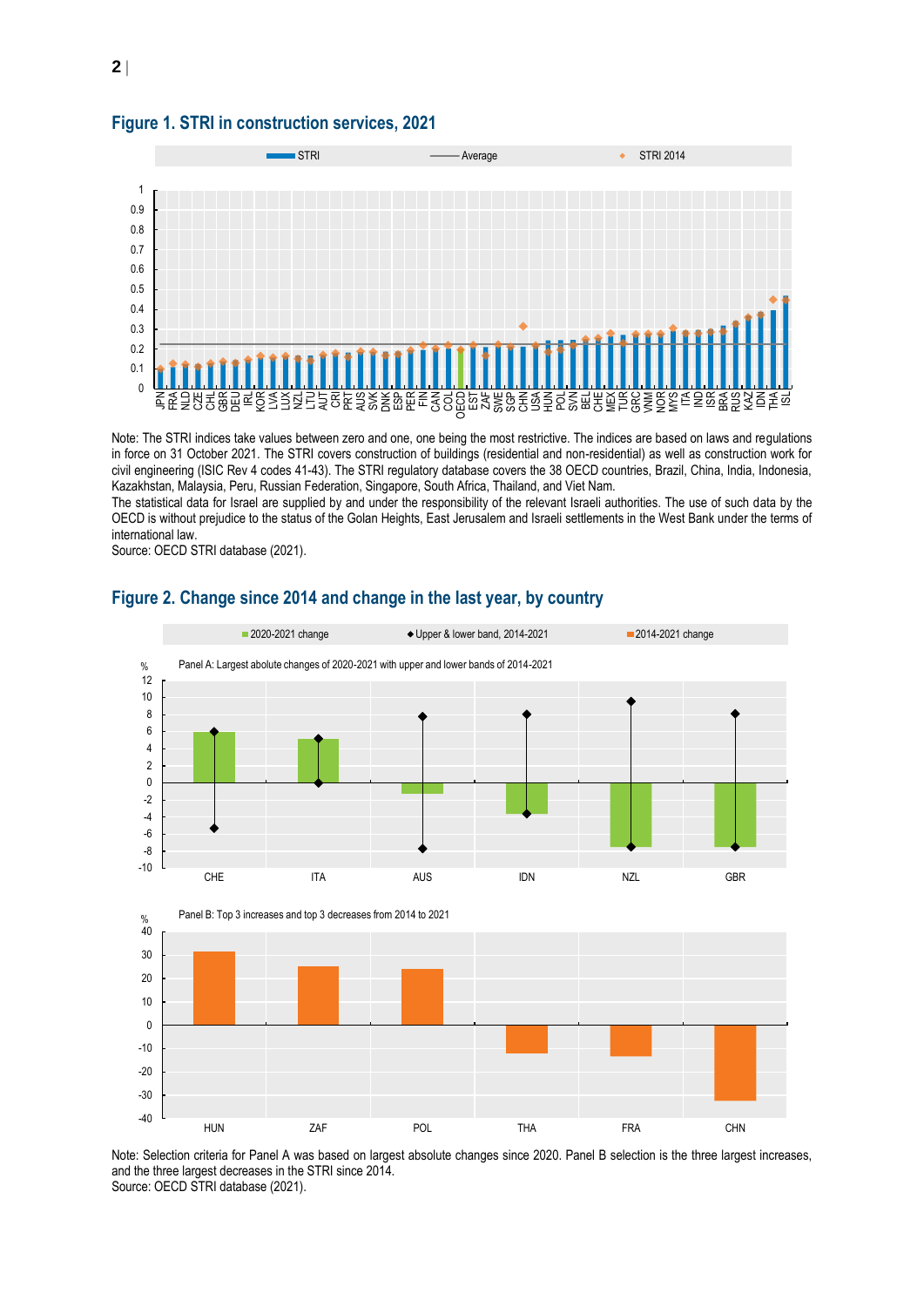

#### **Figure 3. STRI policy areas for construction services by OECD and non-OECD economies, 2021**

Source: OECD STRI database (2021).

The measures in the STRI database are organised under five policy areas (Figure 3). Restrictions on foreign entry include barriers related to establishing and operating companies such as foreign equity limits or requirements on board of directors and cross-border data flows. Restrictions on the movement of people cover barriers that affect the temporary entry of foreign services providers through quotas, labour market tests and short durations of stay. Other discriminatory measures include discrimination of foreign services suppliers as far as taxes, subsidies and public procurement are concerned. Barriers to competition include information on anti-trust policy, government ownership of major firms and the extent to which government-owned enterprises are exempt from competition laws. Regulatory transparency includes information on consultations and dissemination prior to laws and regulations entering into force. It also records information on obtaining a license or a visa. In this sector, barriers related to restrictions on foreign entry are most prominent and amount to 28% in OECD economies and 39% in non-OECD economies, closely followed by restrictions of movement of people amounting to 36% in OECD economies and 27% in non-OECD economies.

Table 1 lists the most common restrictions identified in each policy area. Under restrictions on foreign entry, common impediments relate to screening of foreign investments, local presence requirements, limitations on the acquisition and use of land and real estate by foreigners, and residency requirements for managers of construction companies. Restrictions to the movement of people are relatively common across the board and include mostly short permitted durations of initial stay and labour market tests. Under other discriminatory measures, barriers related to accessing public procurement markets for foreign tenderers remain the most common challenge. In barriers to competition, minimum capital for new companies is required in 29 countries. State-owned enterprises still play an important role in 14 countries, while restrictions on advertising and pricing regulation are also present in some countries. Under barriers related to regulatory transparency, cumbersome visa conditions and procedural hurdles related to business visas are the most common challenges in this sector. In addition, the public consultation process for new legislative instruments falls short of best practice in 11 countries.